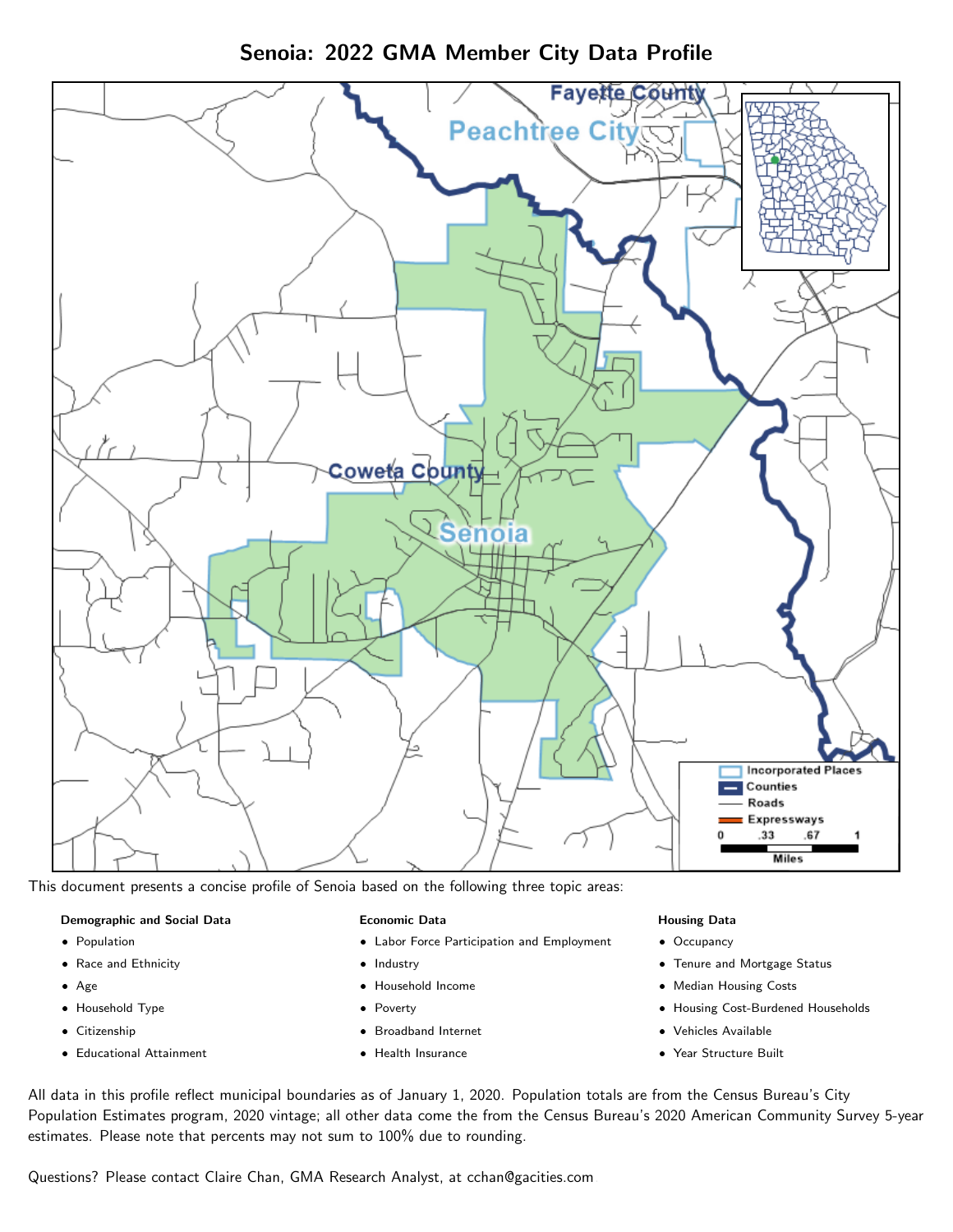# Senoia: Demographic and Social





### **Citizenship**



Source: American Community Survey, 2020 5-year estimates, table B05002 Source: American Community Survey, 2020 5-year estimates, table B15002

### Race and Ethnicity



Source: U.S. Census Bureau, City Population Estimates, 2020 vintage Source: American Community Survey, 2020 5-year estimates, table B03002

## Household Type



Source: American Community Survey, 2020 5-year estimates, table B01001 Source: American Community Survey, 2020 5-year estimates, table B11001

### Educational Attainment



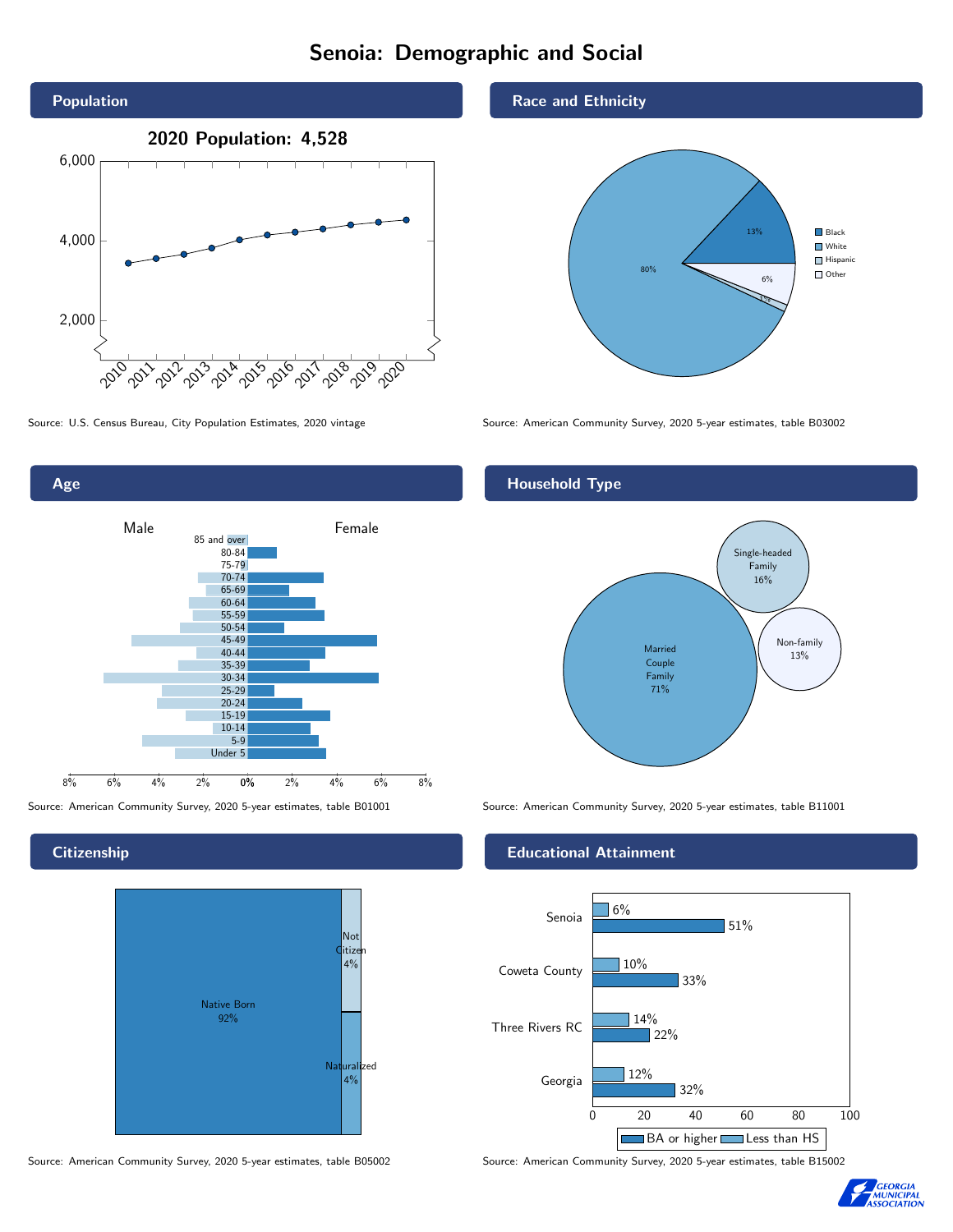# Senoia: Economic



Source: American Community Survey, 2020 5-year estimates, table B23001 Note: Unemployment rate is based upon the civilian labor force.



Source: American Community Survey, 2020 5-year estimates, tables B19013 and B19025 Source: American Community Survey, 2020 5-year estimates, table B17010



Source: American Community Survey, 2020 5-year estimates, table B28002 Source: American Community Survey, 2020 5-year estimates, table B18135

#### Industry

| Agriculture, forestry, fishing and hunting, and mining      | $0\%$ |
|-------------------------------------------------------------|-------|
| Construction                                                | 7%    |
| Manufacturing                                               | 4%    |
| <b>Wholesale Trade</b>                                      | 3%    |
| Retail Trade                                                | 19%   |
| Transportation and warehousing, and utilities               | 6%    |
| Information                                                 | 2%    |
| Finance and insurance, real estate, rental, leasing         | 8%    |
| Professional, scientific, mgt, administrative, waste mgt    | 6%    |
| Educational services, and health care and social assistance | 18%   |
| Arts, entertainment, recreation, accommodation, food        | 19%   |
| service                                                     |       |
| Other services, except public administration                | $1\%$ |
| Public administration                                       | 6%    |

Source: American Community Survey, 2020 5-year estimates, table C24030



## **Health Insurance**